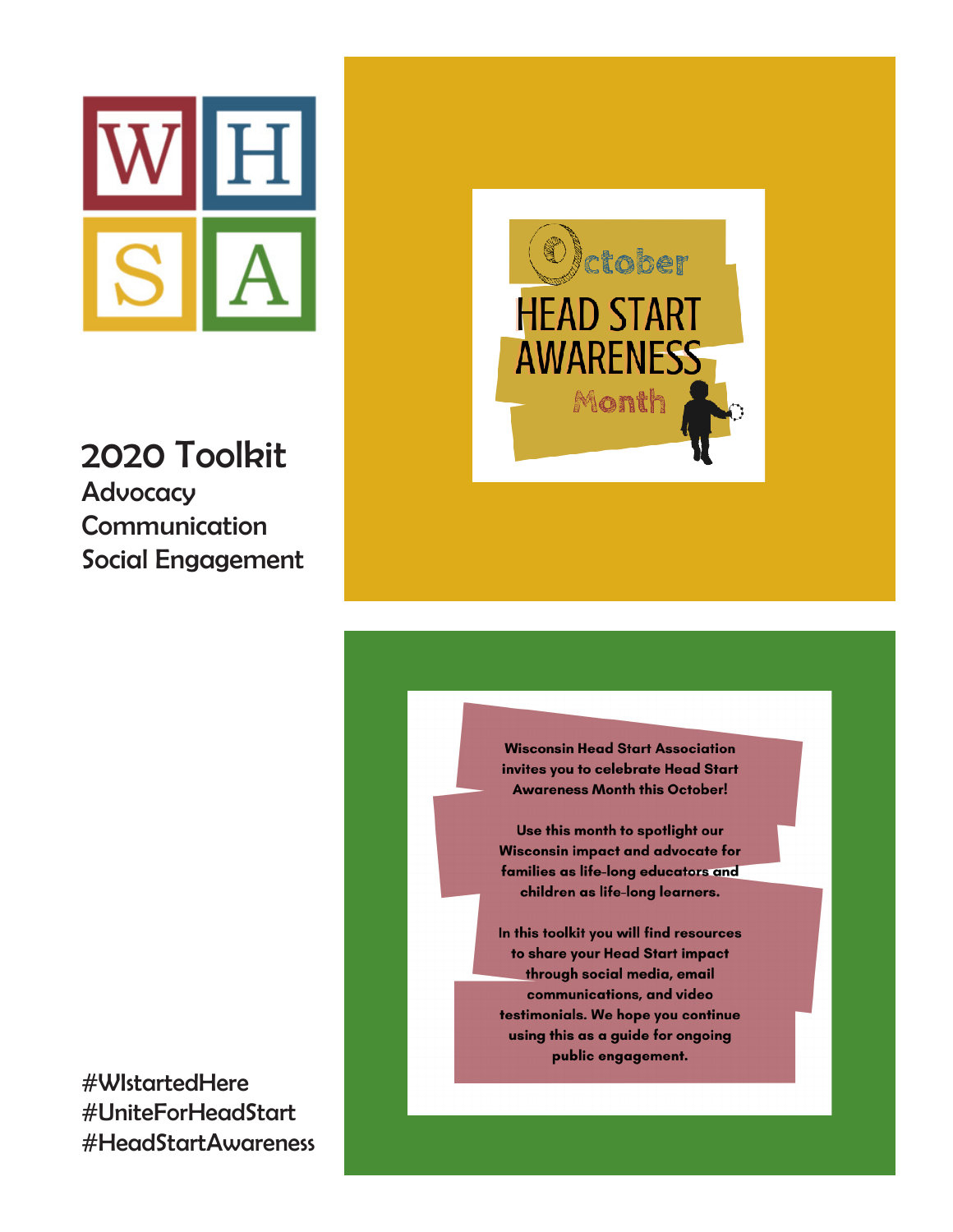

# **Table of Contents**

- $\mathbf{1}$ **Head Start Awareness**
- Social Media  $\overline{2}$
- $\overline{5}$ 2020 Head Start Fact Sheets
- **Head Start Testimonial Videos**  $\Delta$



#WIstartedHere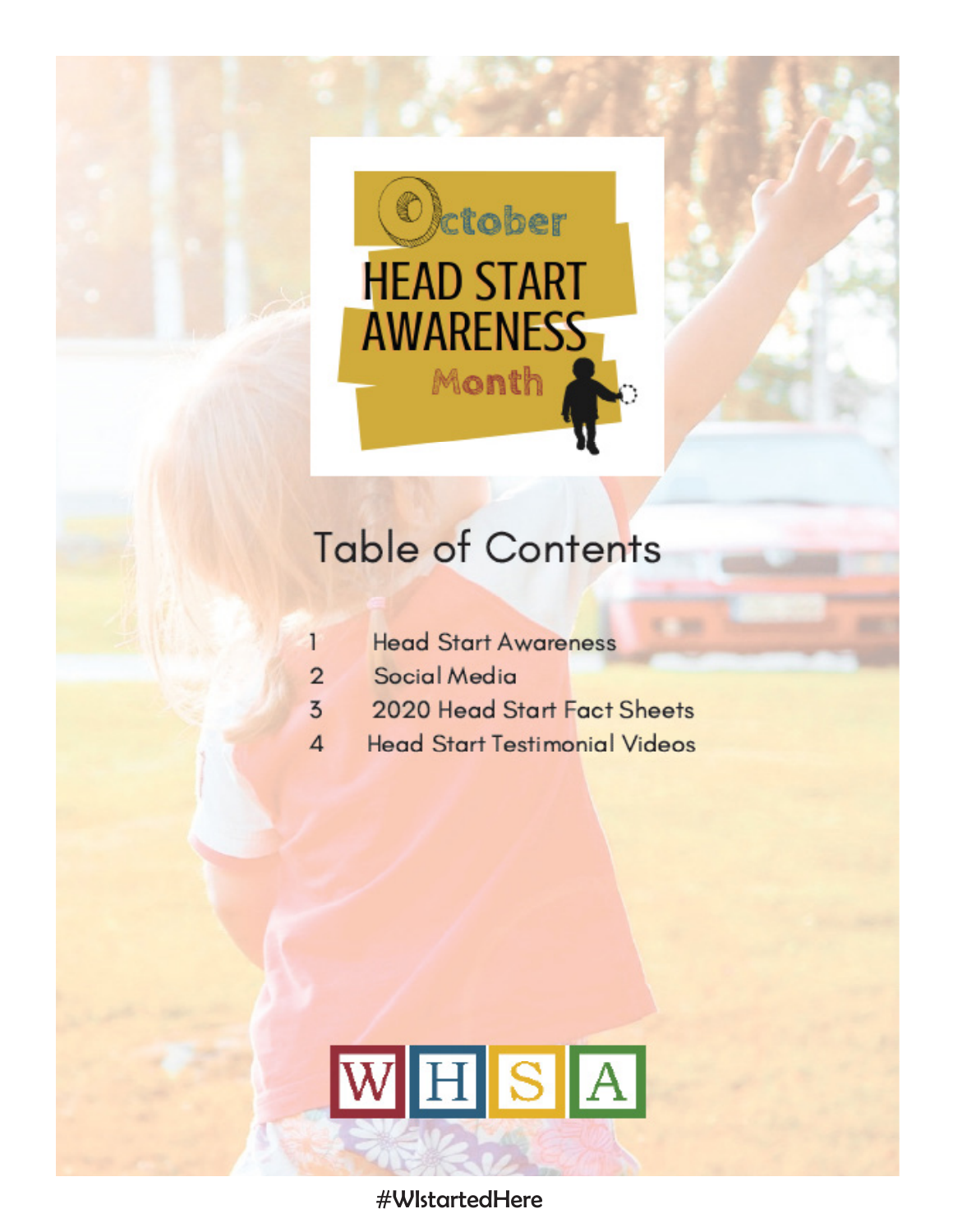

**WEEK 1 HISTORY AND LEGACY**



## **WEEK 2 COVID-19 IMPACT**



**WEEK 3 FUTURE**

**WEEK 4 TESTIMONIAL VIDEOS**

# **Head Start Awareness**

October is Head Start Awareness month and this year marks the 55th anniversary year of Head Start's national service. Throughout these years, Head Start has already helped over 37 million children and their families-including the very children your staff greet each day!

### [1982 Proclamation](https://www.presidency.ucsb.edu/documents/proclamation-4990-head-start-awareness-month)

The suggested weekly template (left) guides your messages and action during each week of October. Below are specific ideas for these weekly themes.

### [Weekly Guide Here!](https://www.reachdane.org/octhsaware/October%20Head%20Start%20Awareness%20Month%20WHSA%20Tool%20Kit%20Final.pdf)

The Head Start Language Playbook provides tips to effectively communicate the Head Start mission to a broad audience and specific constituents. As you continue to craft your own agency voice, refer to this resource for your Head Start advocacy.

### [Head Start Language Playbook](https://playbook.nhsa.org/)

Get started with Week 1 Social Media Images, Posts, Email Templates.



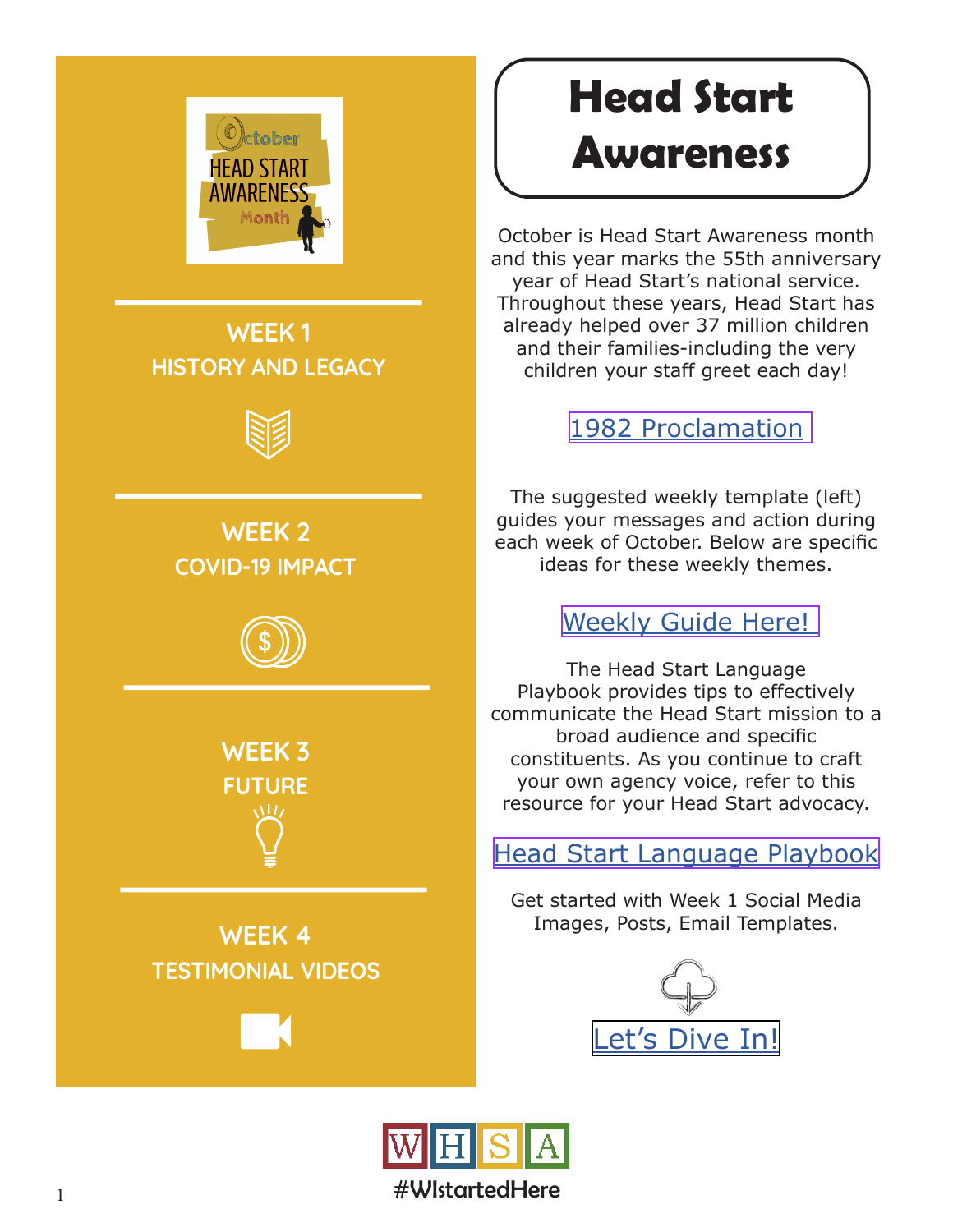# **Fig. 15** (6)

#### **CAMPAIGN HASHTAGS**

Bradley Hand ITC

#WiStartedHere #UnitedForHeadStart #HeadStartAwareness

#### **SOCIAL MEDIA IMAGE SIZES**

Use network-specific dimensions when sharing any image or creating designs so they remain high-quality.

#### **POST EXAMPLES**

October is #HeadStartAwareness Month and we ask you to #UniteforHeadStart! Learn more about how we invest in early learning and family well-being [Insert YOUR website link]

#### **ENGAGE YOUR AUDIENCE**

- Invite a Q/A on Head Start Advantage
- Share video of your center and staff
- Hold a contest for sharing media
- Share image of teacher/staff and child sharing a Family Style meal over zoom



### 2 **#WIstartedHere**

# **Social Media**

Use October Head Start Awareness month to dip your toes in and try new engagement techniques. Keep the momentum after #HeadStartAwareness ends! Aim to post 2-8 times per week with a mix of content that includes program updates, advocacy, and industry knowledge.



### All Logos and Images inside [This Social Media Guide](https://www.reachdane.org/octhsaware/Social%20Media%20Toolkit%20October%20Head%20Start%20Awareness.pdf)

a contest to create awareness. Encourage followers to share campaign posts and hashtags to receive a prize

.<br>Ter

Get Staff Involved!

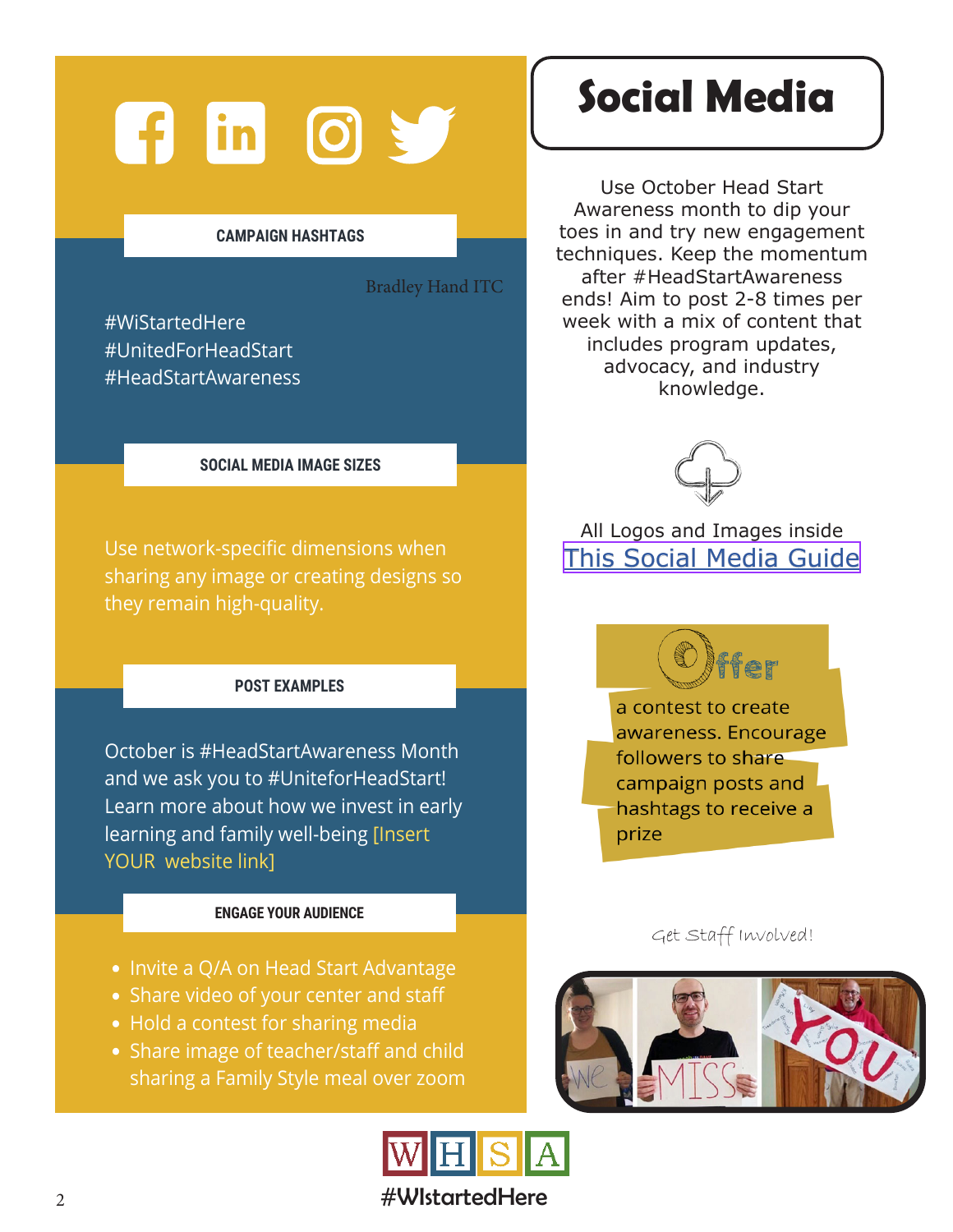WHSA is made up of 39 grantees providing Head Start and Early Head Start services to families throughout Wisconsin for the last 50 years. We serve all of Wisconsin's 72 counties and interact with 424 school districts serving our state's children, and provide comprehensive services for over 16,000 of Wisconsin's youngest and most vulnerable citizens.

# **Wisconsin and**

# **National 2020**

IН IN I S IA. **IATIONAL HEAD START ASSOCIATION** 

Our mission is to coalesce, inspire, and support the Head Start field as a leader in early childhood development and education.

costs of COVID-19.

### **Congressional Conversation Guide**

#### 2020 Fall Leadership Institute

Visiting with members of Congress and their staff can seem intimidating, but don't forget: they're just people too! Moreover, their goal is to learn from and represent the interests of their constituents. With that in mind, your number one goal should be to be seen as a trusted resource to them. If you do that, you will have had a successful meeting.



- 1. Thank your members of Congress for their commitment to issues that impact children and families, including Head Start in FY20 and in the CARES Act
- 2. Create a positive impression about Head Start and Early Head Start's impact in the member's state or district. Make sure that they see Head Start as an important part of the communities they represent.
- 3. Share about the importance of Head Start's role in supporting children and families, especially during the new challenges brought on by COVID-19. While members of Congress and their staff like to hear statistics that prove the effectiveness of programs, personal stories have a more profound and lasting impact.
- 4. Look to the future: Ask for support of 1) Head Start and Early Head Start's continued success in FY21 and 2) support to meet the increased
- 5. Gather intelligence to better inform your ongoing advocacy efforts. For example, questions to staff might include: What are your member's top priorities? What does your member think about Head Start? What else can or should we be doing?

#### If you don't know the answer to a question, that is totally okay!

Simply write the question down, and tell whomever you are meeting with that you or NHSA will get them an answer soon-and be sure to flag the question for NHSA staff! You can do this by sending a quick email to advocacy@NHSA.org.

Congressional Conversation Guide



### #WistartedHere

Download 4-page Congressional Conversation Guide

**Head Start Needs** At Least \$1.7 Billion **Dollars COVID-19 Relief** 

> **Wisconsin Head** Start 2020 Fact **Sheet**

2020 National Head **Start Profile** 

**For Local Fact Sheet** contact Brian: brians@whsaonline. org